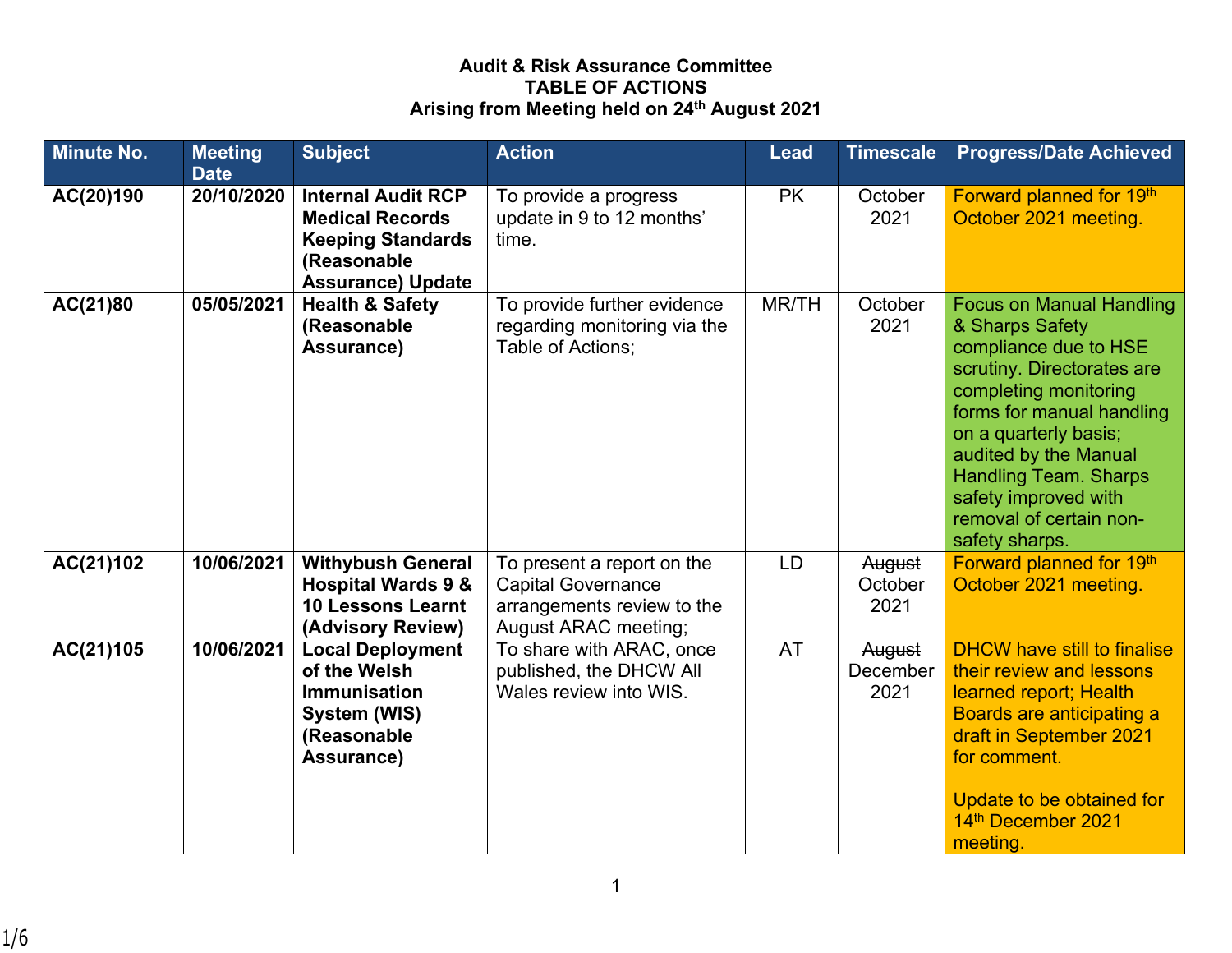| <b>Minute No.</b> | <b>Meeting</b><br><b>Date</b> | <b>Subject</b>                                                                                                                                                                                     | <b>Action</b>                                                                                               | <b>Lead</b> | <b>Timescale</b>          | <b>Progress/Date Achieved</b>                                                                                                                                                                                                                                                                                                                                                                                                                                                                                                                                                                                             |
|-------------------|-------------------------------|----------------------------------------------------------------------------------------------------------------------------------------------------------------------------------------------------|-------------------------------------------------------------------------------------------------------------|-------------|---------------------------|---------------------------------------------------------------------------------------------------------------------------------------------------------------------------------------------------------------------------------------------------------------------------------------------------------------------------------------------------------------------------------------------------------------------------------------------------------------------------------------------------------------------------------------------------------------------------------------------------------------------------|
| AC(21)117         | 22/06/2021                    | <b>Annual Review of</b><br>the Committee's<br><b>Self-Assessment of</b><br><b>Effectiveness-</b><br><b>Analysis of</b><br><b>Findings</b>                                                          | To schedule a review of<br>progress in implementing<br>changes/improvements in 6<br>months' time.           | <b>CM</b>   | December<br>2021          | Forward planned for 14th<br>December 2021 meeting.                                                                                                                                                                                                                                                                                                                                                                                                                                                                                                                                                                        |
| AC(21)118         | 22/06/2021                    | <b>Report on the</b><br>Adequacy of<br><b>Arrangements for</b><br>Declaring,<br><b>Registering and</b><br><b>Handling Interests,</b><br>Gifts, Hospitality,<br><b>Honoraria and</b><br>Sponsorship | To explore other digital<br>solutions for obtaining and<br>collating this information;                      | <b>HT</b>   | August<br>October<br>2021 | The Digital team is<br>exploring the use of Office<br>365 as a suitable solution.<br><b>Specifically using MS</b><br>forms and power<br>automation. The<br>discovery phase will be<br>completed within 4 weeks,<br>with a proposal following<br>this phase of work.<br><b>Update for October 2021</b><br><b>ARAC</b> meeting:<br>The discovery work has<br>been completed and a<br><b>SharePoint Developer with</b><br>skills in Power Automate<br>has been assigned the<br>work package. A proposed<br>solution will be scoped<br>and a beta version will be<br>available by the end of<br>November 2021, for<br>testing |
| AC(21)138         | 24/08/2021                    | <b>Table of Actions</b>                                                                                                                                                                            | To routinely include<br>information regarding<br>consultancy in the Financial<br>Assurance report, preceded | HT          | October<br>2021           | Included (in the first<br>instance) as an appendix<br>to the October 2021<br><b>Financial Assurance</b><br>Report.                                                                                                                                                                                                                                                                                                                                                                                                                                                                                                        |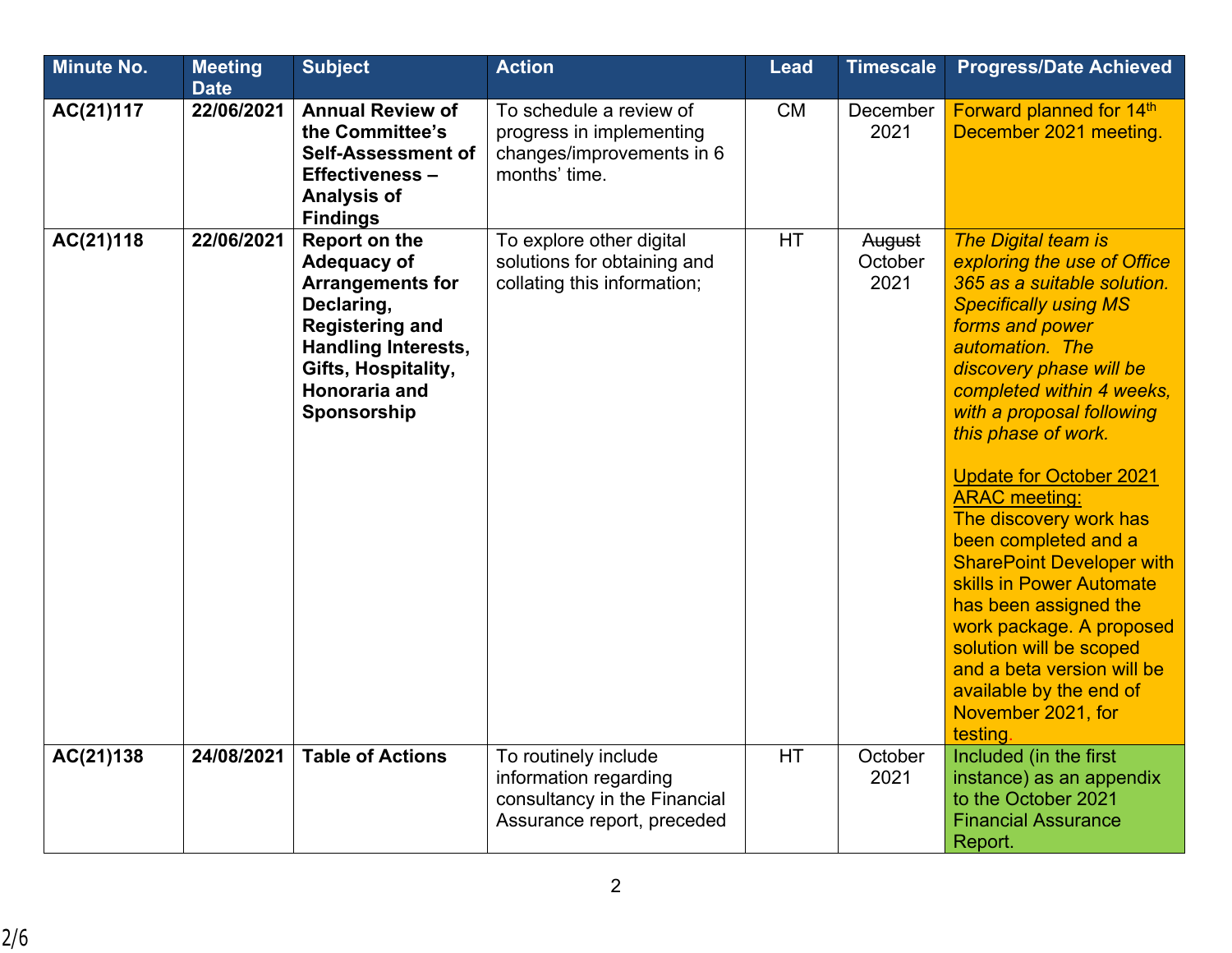| <b>Minute No.</b> | <b>Meeting</b> | <b>Subject</b>                                                                                                                          | <b>Action</b>                                                                                                                                           | <b>Lead</b> | <b>Timescale</b> | <b>Progress/Date Achieved</b>                                                                                                                                                                                                                                                                                                                                                                                                                          |
|-------------------|----------------|-----------------------------------------------------------------------------------------------------------------------------------------|---------------------------------------------------------------------------------------------------------------------------------------------------------|-------------|------------------|--------------------------------------------------------------------------------------------------------------------------------------------------------------------------------------------------------------------------------------------------------------------------------------------------------------------------------------------------------------------------------------------------------------------------------------------------------|
|                   | <b>Date</b>    |                                                                                                                                         |                                                                                                                                                         |             |                  |                                                                                                                                                                                                                                                                                                                                                                                                                                                        |
|                   |                |                                                                                                                                         | by a separate report to a<br>future meeting.                                                                                                            |             |                  |                                                                                                                                                                                                                                                                                                                                                                                                                                                        |
| AC(21)141         | 24/08/2021     | <b>Review of the</b><br><b>Capital Governance</b><br>Arrangements -<br><b>Terms of Reference</b>                                        | To further strengthen<br>wording around sourcing<br>advice regarding contracts to<br>ensure they are sufficient to<br>meet the UHB's needs.             | LD          | October<br>2021  | Completed. Reflected in<br>the work undertaken for<br>the Capital Governance<br>Review.                                                                                                                                                                                                                                                                                                                                                                |
| AC(21)142         | 24/08/2021     | <b>Financial</b><br><b>Assurance Report</b>                                                                                             | To add costs of replacement<br>parts to the definition of<br>maintenance for the<br>purposes of processing.                                             | <b>HT</b>   | October<br>2021  | Completed.                                                                                                                                                                                                                                                                                                                                                                                                                                             |
| AC(21)143         | 24/08/2021     | <b>Service Level</b><br><b>Agreements - Third</b><br><b>Sector</b><br><b>Organisations</b>                                              | To raise with other Directors<br>of Finance the issue of<br>commissioning services from<br>charitable organisations.                                    | <b>HT</b>   | October<br>2021  | Completed. This has been<br>raised, but an immediate<br>response is not expected.                                                                                                                                                                                                                                                                                                                                                                      |
| AC(21)149         | 24/08/2021     | <b>Welsh Health</b><br><b>Specialised</b><br><b>Services</b><br><b>Committee</b><br>(WHSSC)<br><b>Governance</b><br><b>Arrangements</b> | To establish whether the<br>$\bullet$<br>report had been<br>considered by Cwm Taf<br>UHB in a finalised state,<br>together with<br>management response; | AB          | October<br>2021  | The report, along with the<br>management response<br>from both the Joint<br><b>Committee and the Welsh</b><br>Government, has been<br>considered by the Cwm<br><b>Taf UHB Audit &amp; Risk</b><br><b>Committee for Hosted</b><br>Bodies. A further update is<br>expected in the coming<br>months as the findings of<br>the WHSSC review are<br>considered by the<br><b>Senedd's Public Accounts</b><br>and Public Administration<br>Committee (PAPAC). |
|                   |                |                                                                                                                                         | To highlight to the Board<br>$\bullet$<br>discussions and<br>concerns relating to this<br>report and associated                                         | PN/JW       | Sept<br>2021     | Completed. Included in<br><b>ARAC Update Report to</b><br>30th September 2021<br><b>Public Board meeting</b>                                                                                                                                                                                                                                                                                                                                           |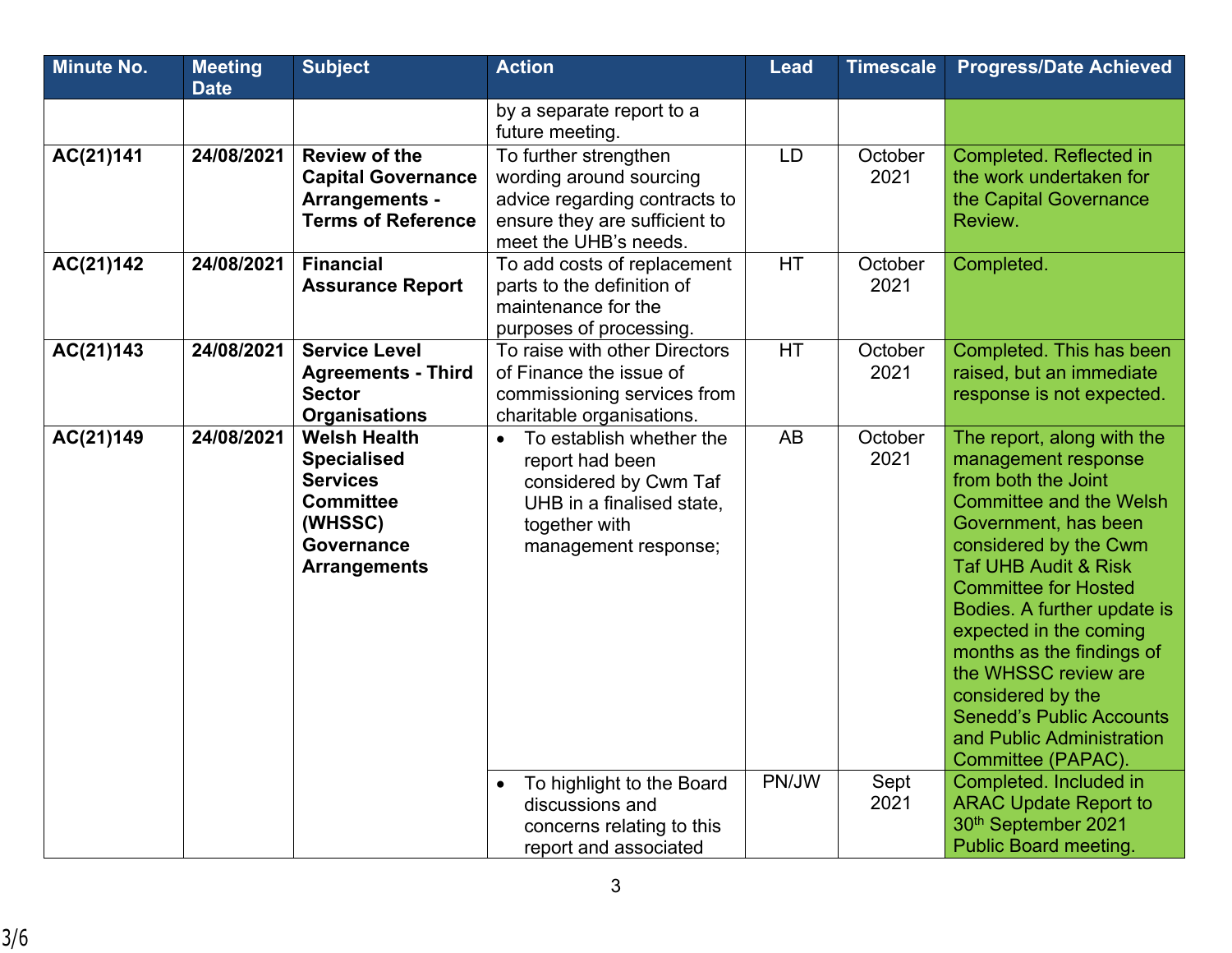| <b>Minute No.</b> | <b>Meeting</b><br><b>Date</b> | <b>Subject</b>                                           | <b>Action</b>                                                                                                                                                             | <b>Lead</b>  | <b>Timescale</b> | <b>Progress/Date Achieved</b>                                                                                                                                                                                                                                                                                                                                                           |
|-------------------|-------------------------------|----------------------------------------------------------|---------------------------------------------------------------------------------------------------------------------------------------------------------------------------|--------------|------------------|-----------------------------------------------------------------------------------------------------------------------------------------------------------------------------------------------------------------------------------------------------------------------------------------------------------------------------------------------------------------------------------------|
|                   |                               |                                                          | management/Welsh<br>Government response.                                                                                                                                  |              |                  |                                                                                                                                                                                                                                                                                                                                                                                         |
| AC(21)155         | 24/08/2021                    | Radiology<br>Directorate Internal<br><b>Audit Update</b> | To consider the issue of<br>$\bullet$<br>recruitment to graduate<br>posts at the next People,<br>Organisational<br>Development & Culture<br>Committee (PODCC)<br>meeting; | <b>JG/LG</b> | Dec<br>2021      | It has been agreed that<br>the next PODCC will<br>receive a paper that<br>examines how graduates<br>are attracted and recruited<br>to/supported by HDdUHB.<br>This will have a particular<br>focus on what strategies<br>the UHB needs to develop<br>or put in place to support<br>students on their last<br>placement, which is critical<br>in recruiting graduates<br>back to HDdUHB. |
|                   |                               |                                                          | To make enquiries with<br>$\bullet$<br>site leads regarding any<br>deficit in nursing<br>numbers;                                                                         | SP/AC        | October<br>2021  | The below position has<br>been taken from the<br>finance report which<br>shows variation across the<br>sites as to nursing<br>establishment:<br>GGH is 1 wte over<br>establishment<br>PPH is 0.4 wte over<br>establishment<br>BGH is 0.24 wte over<br>establishment<br>WGH is 0.72 wte under<br>establishment.                                                                          |
|                   |                               |                                                          | If not possible earlier, to<br>$\bullet$<br>provide an update to the<br>June 2022 ARAC<br>meeting.                                                                        | <b>AC</b>    | June<br>2022     | <b>Forward planned for June</b><br>2022 meeting.                                                                                                                                                                                                                                                                                                                                        |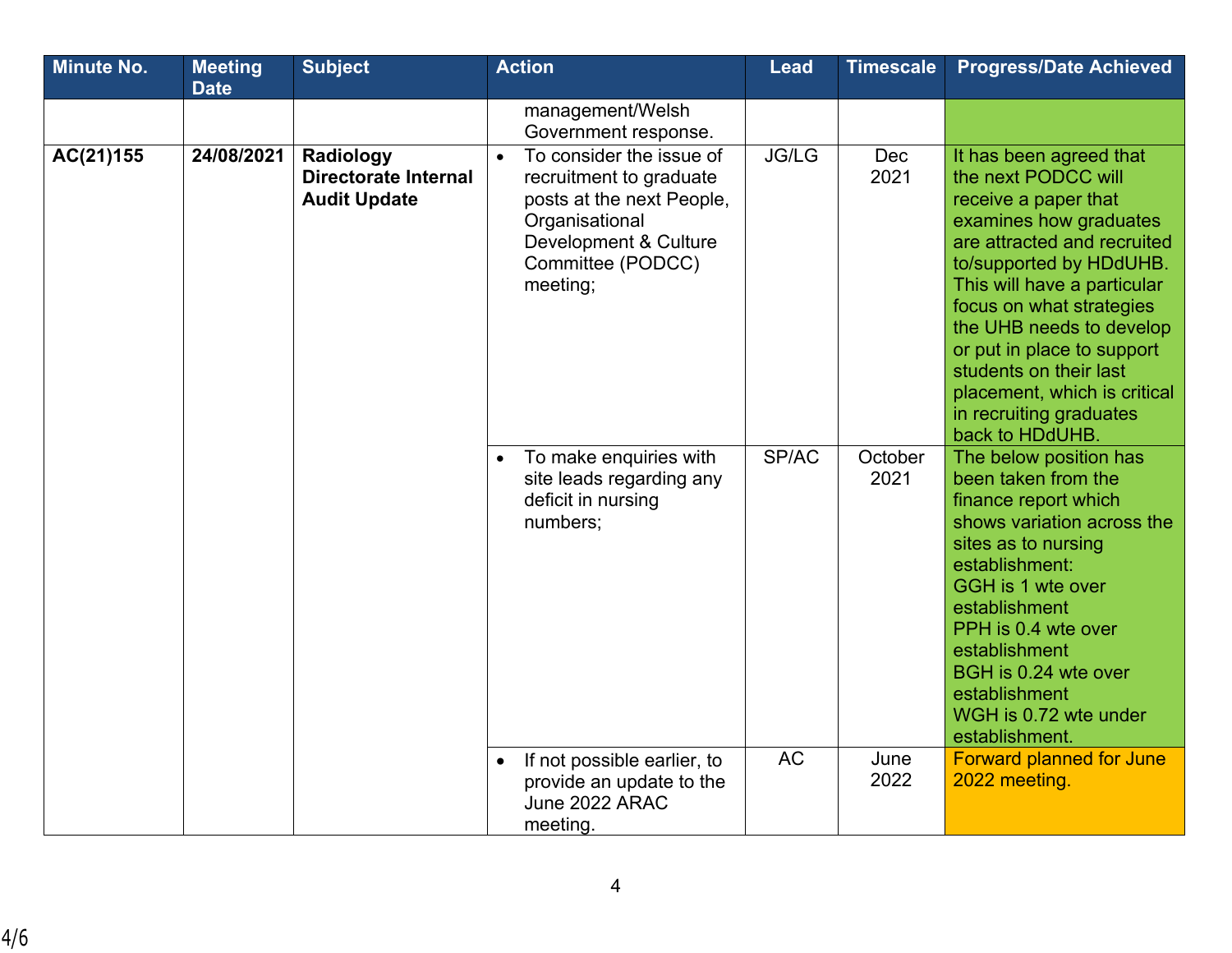| <b>Minute No.</b> | <b>Meeting</b><br><b>Date</b> | <b>Subject</b>                                                   | <b>Action</b>                                                                                                                                                                                      | <b>Lead</b>            | <b>Timescale</b>           | <b>Progress/Date Achieved</b>                                                                                                                                                                                                                                                                                                                                                                                                                                                                                                        |
|-------------------|-------------------------------|------------------------------------------------------------------|----------------------------------------------------------------------------------------------------------------------------------------------------------------------------------------------------|------------------------|----------------------------|--------------------------------------------------------------------------------------------------------------------------------------------------------------------------------------------------------------------------------------------------------------------------------------------------------------------------------------------------------------------------------------------------------------------------------------------------------------------------------------------------------------------------------------|
|                   |                               |                                                                  | To flag concerns around<br>$\bullet$<br>recruitment, particularly<br>graduate recruitment, to<br>the Board for discussion<br>at a higher level.                                                    | PN/JW                  | Sept<br>2021               | Completed. Included in<br><b>ARAC Update Report to</b><br>30th September 2021<br><b>Public Board meeting.</b>                                                                                                                                                                                                                                                                                                                                                                                                                        |
| AC(21)156         | 24/08/2021                    | <b>Field Hospital</b><br>Decommissioning<br>(Advisory Review)    | To provide details of the<br>management lead and<br>timescale for the 'Lessons<br>Learned' exercise.                                                                                               | <b>AC</b>              | October<br>2021            | <b>The Deputy Director of</b><br>Operations was party to<br>an initial planning meeting,<br>on 6th October 2021,<br>where the approach to a<br>follow-up workshop<br>involving a broader<br>representation of<br>colleagues involved in the<br><b>Field Hospital campaign</b><br>was determined. The<br>workshop is expected to<br>take place in October<br>2021; the output will be a<br>short report on lessons<br>learned.<br>A recap will follow after the<br><b>Selwyn Samuel Centre is</b><br>fully decommissioned in<br>2022. |
| AC(21)157         | 24/08/2021                    | <b>Welsh Language</b><br><b>Standards (Limited</b><br>Assurance) | To provide an update<br>$\bullet$<br>regarding whether<br>monitoring of the Welsh<br>Language Standards is<br>most appropriately<br>placed with PODCC or<br>SDODC, or both.<br>To feed back ARAC's | <b>JW</b><br><b>PK</b> | October<br>2021<br>October | <b>Welsh Language</b><br>Standards will be<br>monitored at PODCC.<br>Completed. The                                                                                                                                                                                                                                                                                                                                                                                                                                                  |
|                   |                               |                                                                  | comments around the                                                                                                                                                                                |                        | 2021                       | <b>Committee's concerns</b>                                                                                                                                                                                                                                                                                                                                                                                                                                                                                                          |